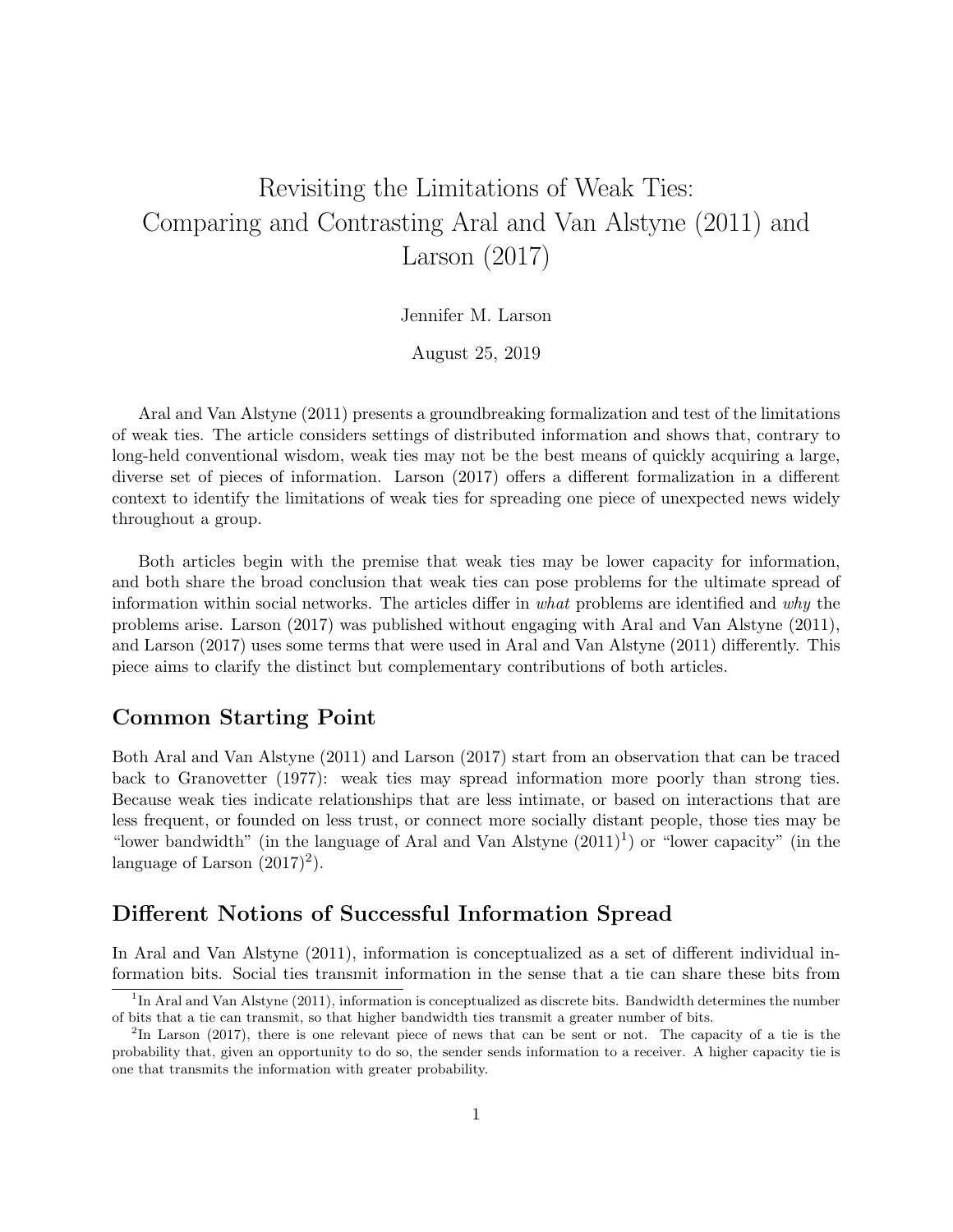one person to another. The question becomes: how does the lower bandwidth of weak ties affect a node's access to a large number of different bits quickly? In the words of Aral and Van Alstyne (2011), the outcome of interest is nodes receiving "more diverse information and more total nonredundant information" (p. 92).

Larson (2017) conceptualizes information spread differently. Information is a single bit– one news item, say. Social ties transmit information in the sense that a tie can share this bit from one person to another. The question becomes: does the lower capacity of weak ties affect the number of people who receive the news in some window of time, and would adding more weak ties help or hurt? The outcome of interest is the number of nodes who are informed.

### Different Contexts

The differences in information transmission outcomes of interest stem from the subtly different contexts that both articles aim to capture. Aral and Van Alstyne (2011), working in the sociological tradition, considers circumstances in which bits of information are distributed among a group of people in some way, and greater access to a large, non-redundant set of that information is desirable. This may describe, for instance, a group of people in a firm tasked with producing something that requires substantially distributed knowledge, or members of a community who need jobs and are looking for tips about openings.

Although the information that any one person seeks may be freely offered by someone who knows it, we can think of these circumstances as (at least possibly) demand-driven. Those who are lacking some bits of information know they lack them and seek out opportunities to gain them. Information that is novel is of interest, where "novelty" means information that is locally scarce and so unlikely to be redundant with one's own set of information bits. Novelty in this sense is of interest because the diversity of information being used tends to be positively associated with performance or success in contexts of distributed knowledge.

In contrast, Larson (2017), working in the political science tradition, considers circumstances in which one bit of information, previously unknown to everyone, is spread from a source to others in a group. This could be, for instance, news that a foreign NGO has just arrived to sign community members up for a beneficial program, or news that anti-government rebels have just begun training exercises in the nearby countryside.

The circumstances within the scope of this work are those that are necessarily supply-driven. Those who are lacking the bit of information do not know they are lacking something and do not seek out opportunities to gain it. Instead, the onus is on those who hold the new bit of information to seek out others to pass it to or not. This work is about novel information in a different sense. "Novelty" means initial brand newness to everyone and a substantial departure from the ordinary. The model assumptions were made to capture this sense of novelty, which is of interest because the extent to which novel information has saturated a group affects a group's behavior in response– whether people participate in the NGO's program, whether people take up arms to join the rebels, and so on.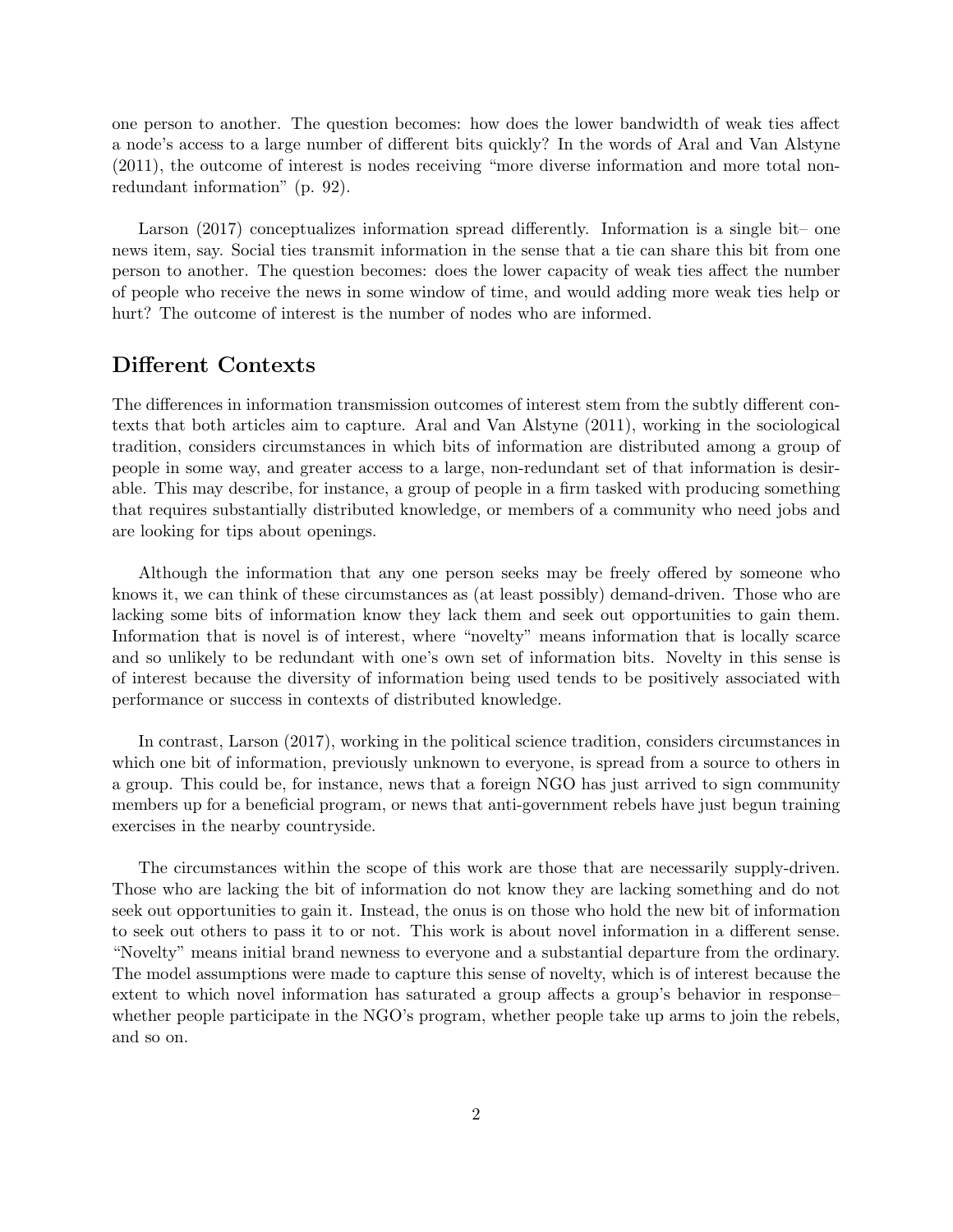# Different Models

Because both articles have different contexts in mind, they use different models to represent information transmission. Both models demonstrate that weak ties have downsides that stem from their assumed lower bandwidth/ capacity. In Aral and Van Alstyne (2011), the model shows that weak ties do not necessarily provide the best access to a diverse set of information– there are plausible conditions under which strong ties actually provide a person with a more diverse set of non-redundant information (one sense of "novelty") than weak ties do. In Larson (2017), the model shows that there are conditions under which new weak ties can be added to a network, and even though there is a strictly larger number of ties as a result, the brand new, unusual information (the other sense of "novelty") winds up reaching fewer people.

The results of the two models are compatible with one another– they simply point out two different downsides to weak ties that follow from an assumption of lower bandwidth/capacity.

The model in Aral and Van Alstyne (2011) views information transmission as a discrete sampling process. There is a set of information bits available in the universe. These information bits have an initial distribution throughout the network. Network ties provide access to others' bits, and some ties provide more access than others. The higher the bandwidth of the tie, the more access provided, modeled as a greater number of random draws without replacement of the other's information bits. A node with a high bandwidth tie to another gets to receive more information from the other than if the node instead had a low bandwidth tie to the other.

Comparative statics are presented with respect to three parameters that capture a wide range of interesting possible information environments: the extent to which information bits are spread out throughout the network (i.e. the extent to which information sets overlap), the number of total information bits in the universe, and the rate at which new information bits are added to the universe. Weak ties are less helpful for obtaining a large set of non-redundant information bits quickly when the original information overlap is high, when the total number of information bits is large, and when the rate of change is high.

Even when information bits are initially distributed in a way that should make weak ties most valuable– so that weak ties connect people with very different initial information sets– it can still be the case that the strong ties are contributing to gathering a large set of non-redundant information bits more quickly. Although weak ties in principle give access to different information, their lower bandwidth means that a person may learn that different information more quickly (maybe secondor third-hand) through their high bandwidth strong ties.

The model in Larson (2017) considers only one piece of information, originating with a single source. This one piece of information is novel in the sense that those who do not know it do not know they don't know it, and so are not seeking it out. Here too, network ties provide access to others' information, but with two caveats. The first is that, as in Aral and Van Alstyne (2011), weak ties have a lower capacity. Lower capacity here is captured by the probability of the information being sent across the link given an opportunity to do so: the probability that it is transmitted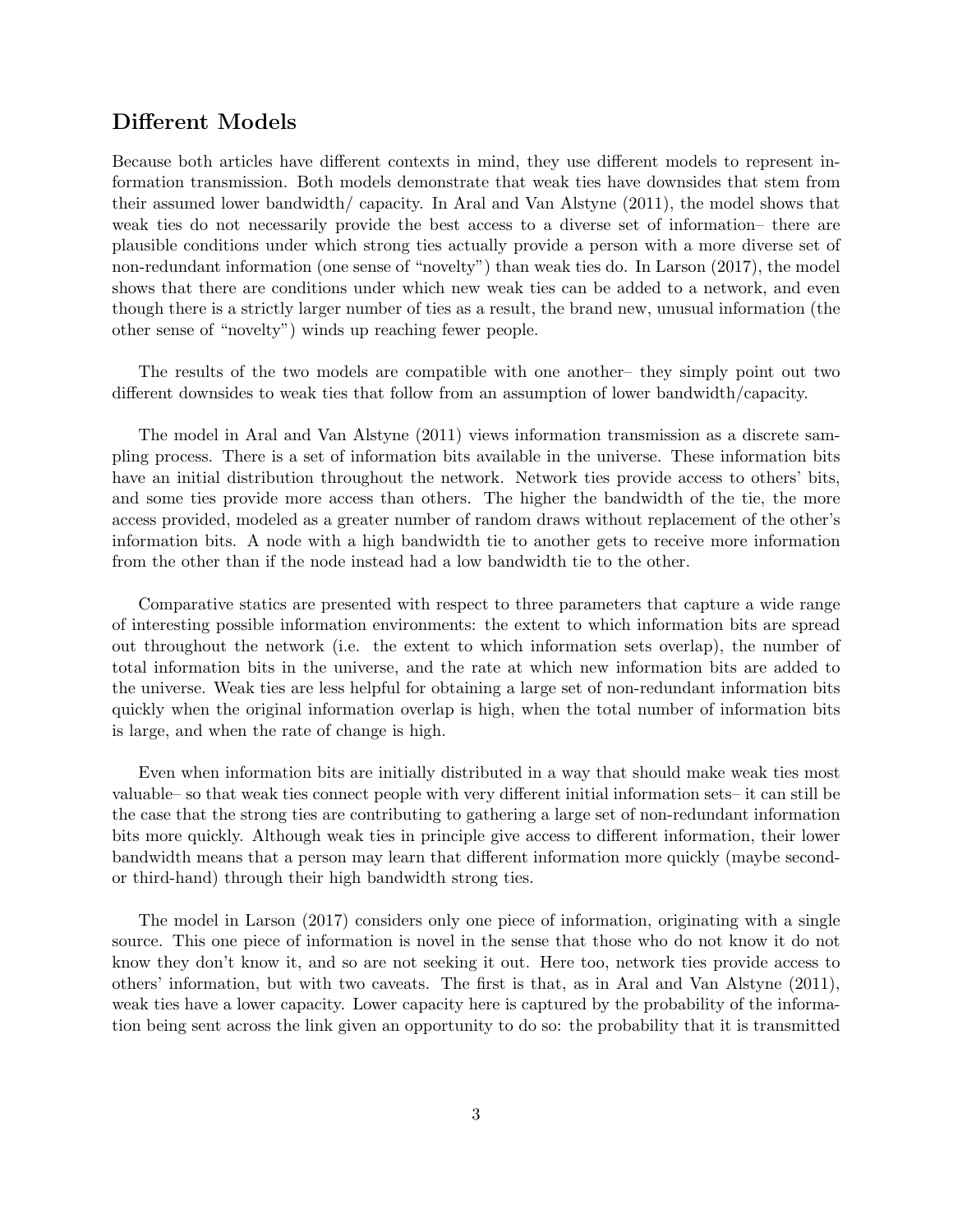across a strong tie is higher than the probability of transmission across a weak tie.<sup>3</sup> The second caveat more starkly differentiates the two models: in Larson (2017), the presence of a tie does not guarantee an opportunity for transmission. The model accounts for constraints in a sender's time and opportunities to pass the information along. Each person has only a finite number of opportunities to encounter a network tie and then roll the dice to determine whether information is in fact spread. A person with five ties may have only two opportunities to pass information to any tie while it is still salient, and so only two of her five peers have any chance of hearing it from her.

The differences in the models mirror the differences in the contexts being captured. In Aral and Van Alstyne (2011), the interest is in the ultimate distribution of multiple different pieces of information in settings in which those who could use the information know to ask for it. They take samples according to the bandwidth of their ties, which results in information sets of a certain level of diversity. In Larson (2017), the interest is in the reach of one piece of information in settings in which those who do not already have the information do not know to ask for it. Those in the know spread it to as many of their ties as time allows, with more successful transmission across the strong ties.

#### Different Conclusions about Information Spread

The different models produce different but compatible results. The model in Aral and Van Alstyne (2011) shows that there are plausible circumstances in which strong ties provide more rapid access to a diverse set of information than weak ties do due to the differences in bandwidth, and the extent of the advantage of strong ties varies based on features of the information environment: information overlap, the total number of information bits, and rate of creation of new information bits. Moreover, it reveals a tradeoff between the extent to which a network is structurally diverse and the rate at which nodes within it would receive novel information. One implication is that networks with stronger ties would spread all bits of information more quickly.

The model in Larson (2017) shows the analogous result in a different information environment, one that is supply-driven and concerned with a single novel piece of information that only one person has at the start. Here too, networks with stronger ties would spread the information through the network more quickly. It also reveals a stronger result particular to its information environment: it is possible to add a new tie to a network (keeping all previously existing ties as well) and strictly reduce the rate at which information spreads through it. That is, one could take a network, add a handful of weak ties to it without deleting or replacing any existing ties, and make information spread strictly worse.

This surprising result stems from the assumption of limited opportunities. The fact that each person will only attempt to spread information to a fixed number of others, possibly less than their total number of neighbors, creates a crowding-out effect. Adding a weak tie to a person's neighborhood increases the number of others to whom she may have the opportunity to pass information,

<sup>3</sup>The only important difference between bandwidth, which captures the number of bits that are transmitted, and capacity, which captures the probability of transmission, is that the latter allows the possibility that even positive capacity links fail to transmit information in any one opportunity. This possibility can aggregate into large differences between weak and strong ties since Larson (2017) models a diffusion process.